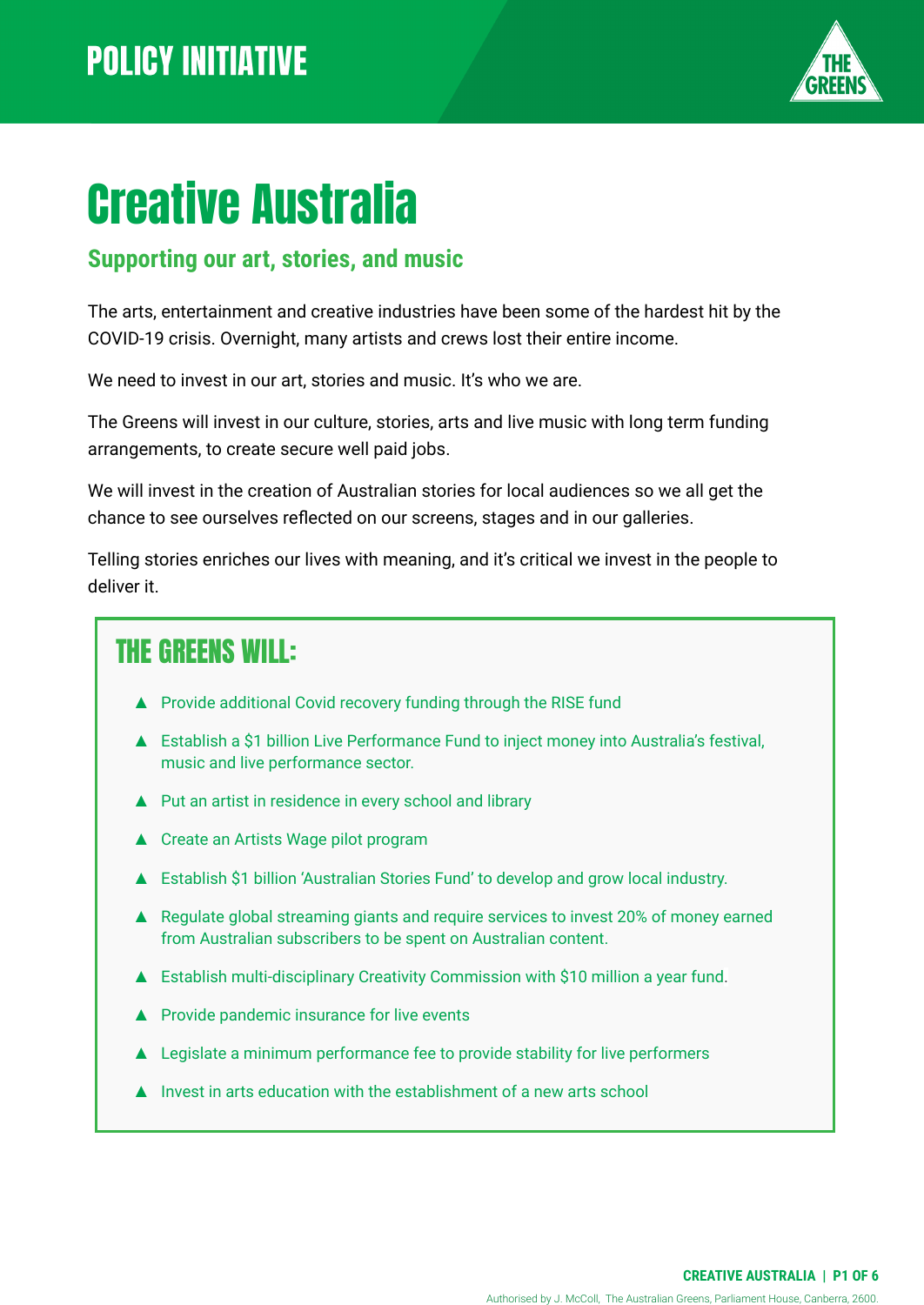

## PAYING FOR OUR PLAN

By making billionaires and big corporations pay their fair share of tax and winding back handouts to big polluters, we can build a better life for all of us.

1 in 3 big corporations pays no tax and many big corporations and billionaires send their profits offshore tax free.

The Greens will tax billionaires with a new 'billionaires tax', require big corporations making excessive profits to pay a 'corporate super-profits tax' and axe billions of dollars in handouts to the coal, oil and gas giants that are driving the climate crisis.

These measures have all been costed by the independent Parliamentary Budget Office.

When big corporations and billionaires pay their fair share, everyone can have the services they need for a better life.

#### **ONGOING SUPPORT TO DEAL WITH COVID IMPACTS**

The Morrison Government has responded woefully to the needs of arts and entertainment workers during the pandemic - consistently failing to deliver the support required to keep the industry afloat.

The Greens will provide Covid recovery funding through the RISE Fund on an as needed basis rather than the tiny \$200 million cap the Morrison Government has put in place.

The first round of RISE funding received over \$176 million in requests for funding, for just \$75 million allocated by the government. This indicated the high level of need in the industry. The Greens will fully fund all applications that meet the criteria of the RISE funding to help the arts and entertainment sector get back on its feet quickly.

#### **LIVE PERFORMANCE FUND**

The live performance sector is central to our culture and our economy and it is critical we invest in its recovery after being hit so hard by Covid lockdowns, and its growth into the future.

The Greens will establish a \$1 billion Live Performance Fund to invest in Australia's festival, music and live performance sector. This fund is an opportunity to stimulate the economy and put people back into work in an industry that is jobs rich, and will reap benefits for communities across the country. Local tourism, hospitality and retail also benefit greatly, along with local construction jobs for those projects that require infrastructure.

#### **AN ARTIST IN RESIDENCE IN EVERY SCHOOL AND LIBRARY**

Arts and creativity are an essential part of education and our communities. The Greens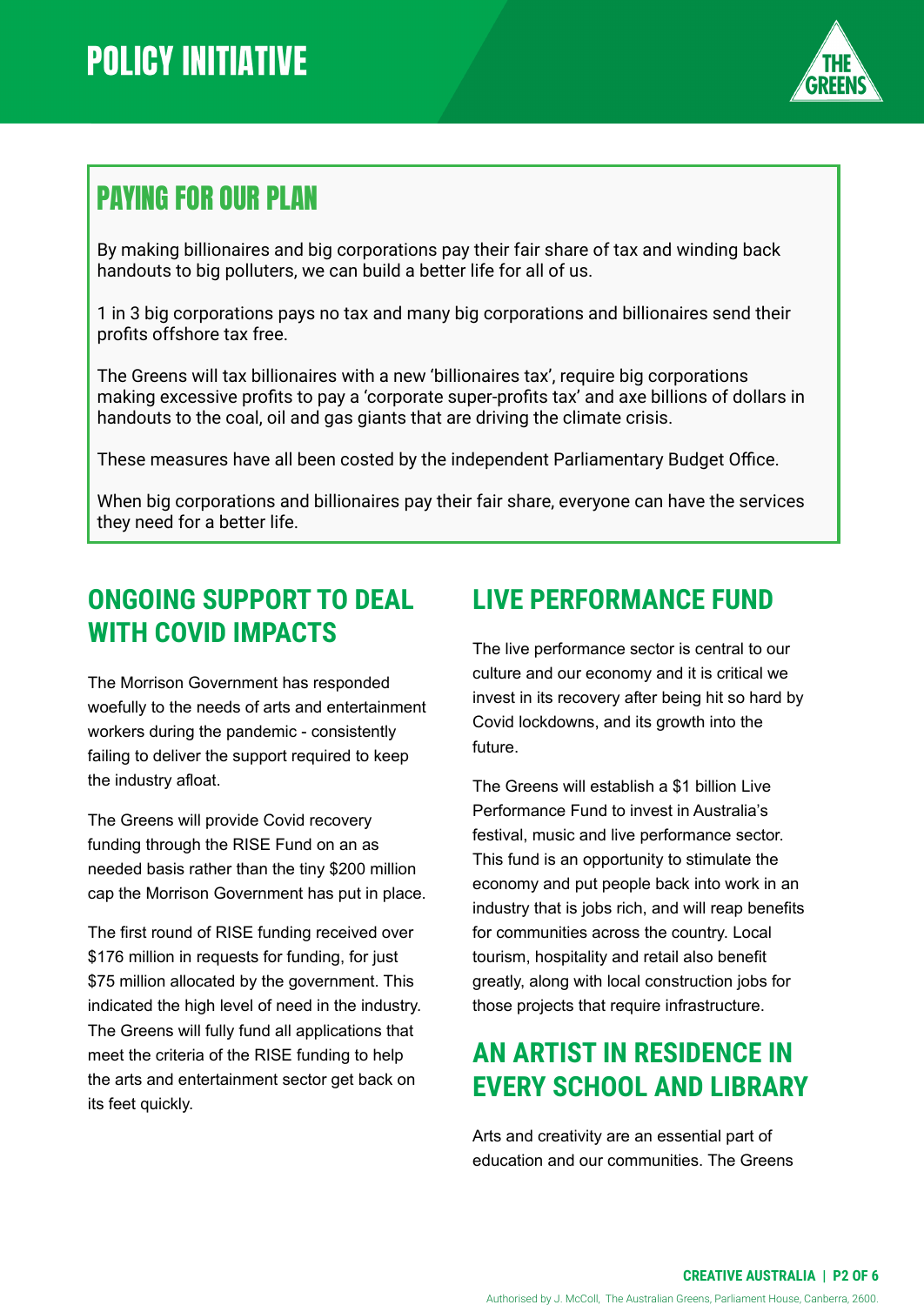

will invest in putting an artist-in-residence in every school and library in the country. This would enable young artists in particular, to engage their skills while helping to mentor young Australians and students. Artists and authors would support schools or local councils to create community art projects in local areas, whether that is street art, theatre or music productions, local exhibitions and local stories. This project is focused on job creation, community development and building an enhanced appreciation for creative industries.

#### **CREATE AN ARTISTS WAGE PILOT PROGRAM**

It is often hard for artists to access stable income, which was only made worse throughout the pandemic with the cancellation of live events across the country.

To provide stability for artists, the Greens will invest in a pilot program called the Artists Wage. This program would provide \$772.60 per week for up to 10,000 established or emerging artists for a full calendar year. This wage will ensure artists are able to create without added pressures of living costs, and will give back to the economy through the work they create.

Versions of the Artists Wage are already operational in countries around the world. Intermittence du Spectacle is the French wage guarantee and has been operational since 1936. The Artists Wage recognises the foundational spirit of Intermittence de Spectacle, but is conceived largely around the new Irish version, a pilot program of fixed payments for artists called 'Basic Income for the Arts'.

## **INVEST IN AUSTRALIAN STORIES ON OUR SCREENS**

Covid lockdowns around the world have provided some exciting opportunities for Australia to host major international productions of movies and television. This has often come at the expense of telling our own stories. It has meant that lower budget local productions are competing with Hollywood scale productions for local crews, studio space and equipment.

The Greens will invest in the capacity of our local screen industry by establishing an \$1 billion 'Australian Stories Fund' to fund the infrastructure, crew training and development needs of the local industry.

We will invest to ensure that once the Hollywood 'sugar-hit' is over, there is a robust and sustainable local industry able to keep creating high quality Australian content. Under this plan the Greens will also invest in our local documentary industry to ensure that they can keep doing the important work of documenting our history, culture and stories to share both in Australia and around the world.

#### **REGULATING THE GLOBAL STREAMING GIANTS**

Australian stories on our screens are essential in shaping our national identity and reflecting the diversity of our community. At the height of the Covid crisis, the Morrison Government reduced the requirements for free-to-air TV broadcasters to air Australian content, in particular children's TV.

The Greens will legislate local content quotas on streaming video on demand services that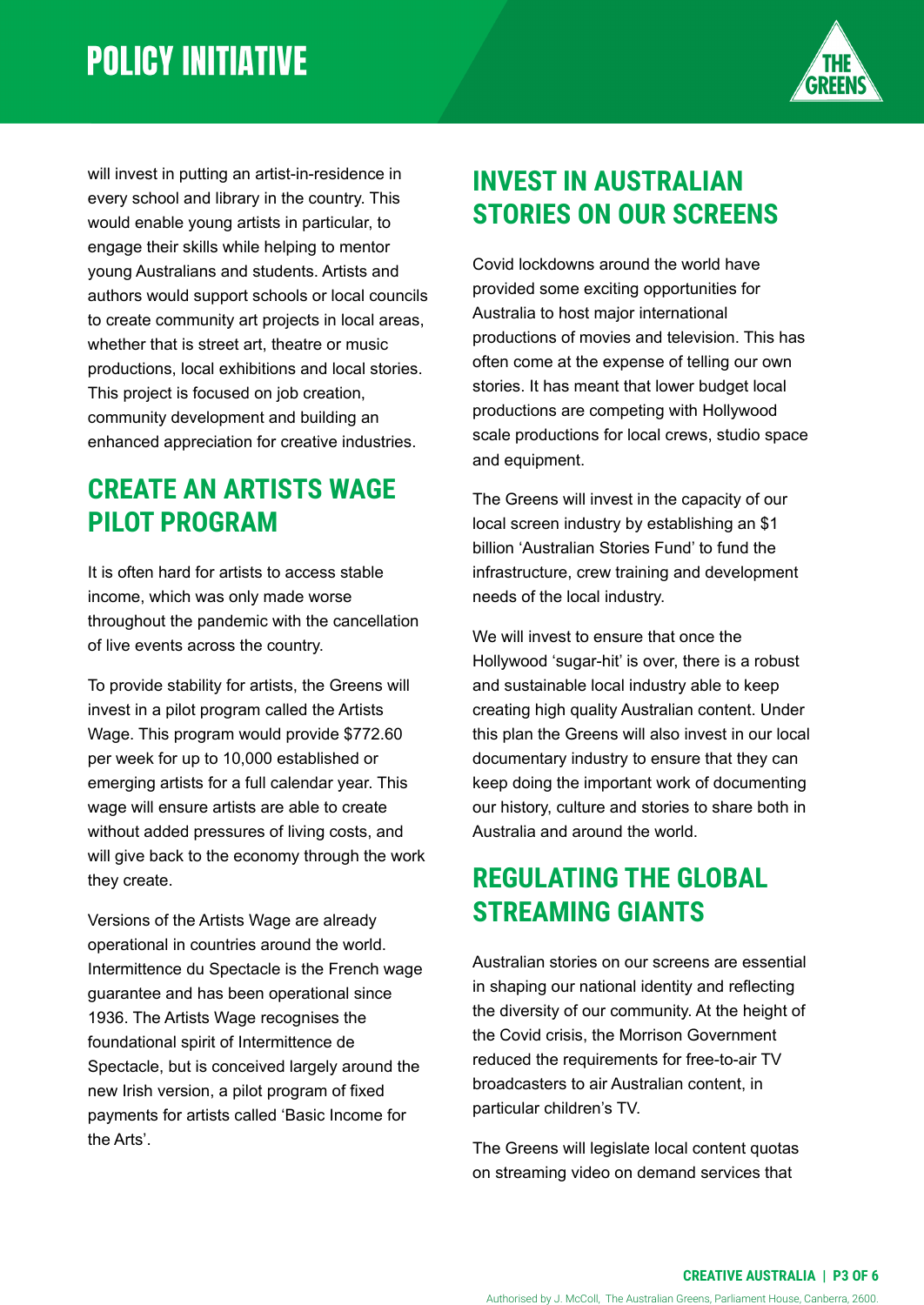

operate in Australia. Netflix, Amazon Prime, Stan and many other streaming services are growing in popularity in Australia and making hundreds of millions of dollars from Australian audiences. As more people are getting their screen content online rather than through traditional broadcasting channels it is essential that we see Australian stories told on our screens. The Greens will legislate to require streaming services to invest 20 per cent of the money they earn from Australian subscribers to be spent on the production of Australian content.

It's incredibly important that our kids see themselves and their communities represented in the television that they watch. The Greens will require a sub-quota of 20 percent of the local content created by streaming services to be for the production of children's content.

#### **A PROPERLY FUNDED AND INDEPENDENT AUSTRALIA COUNCIL**

The Australia Council, the peak government funding and advisory body for the arts has seen its funding dramatically reduced from pre-2013 levels by the Coalition Government. This has disproportionately affected small and medium arts organisations.

Covid support has been provided through money handed out by the Minister's office, rather than through the independent Council.

The Greens will double funding to the Australia Council to ensure that they are able to provide the strategic funding, advice and support for the arts and entertainment industry as it

recovers from the widespread impacts of the Covid pandemic.

The Australia Council has been used as a political punching bag by successive Liberal arts ministers. The Greens will ensure the independence of the Australia Council, free of political appointments and cronyism.

#### **ESTABLISH A CREATIVITY COMMISSION**

The future economy will require 'soft-skills' – that means we need a society equipped to understand and benefit from the creative sector.

With a \$10 million a year fund, the Greens will establish a multi-disciplinary Creativity Commission to provide advocacy, advice and structural support to the creative sector and beyond.

The Creativity Commission will support the growth of the creative economy while also building our creative capacities and ideas to inform policy, initiatives and industry.

A Creativity Commission will help us transition from STEM thinking to STEAM thinking by integrating the creativity, usually reserved for the arts, throughout the economy and society.

The Greens understand that the future will require investment in creativity and innovation, not just 'hard skills' in science, technology, engineering and maths, and the Creativity Commission will help create and sustain those integrated pathways.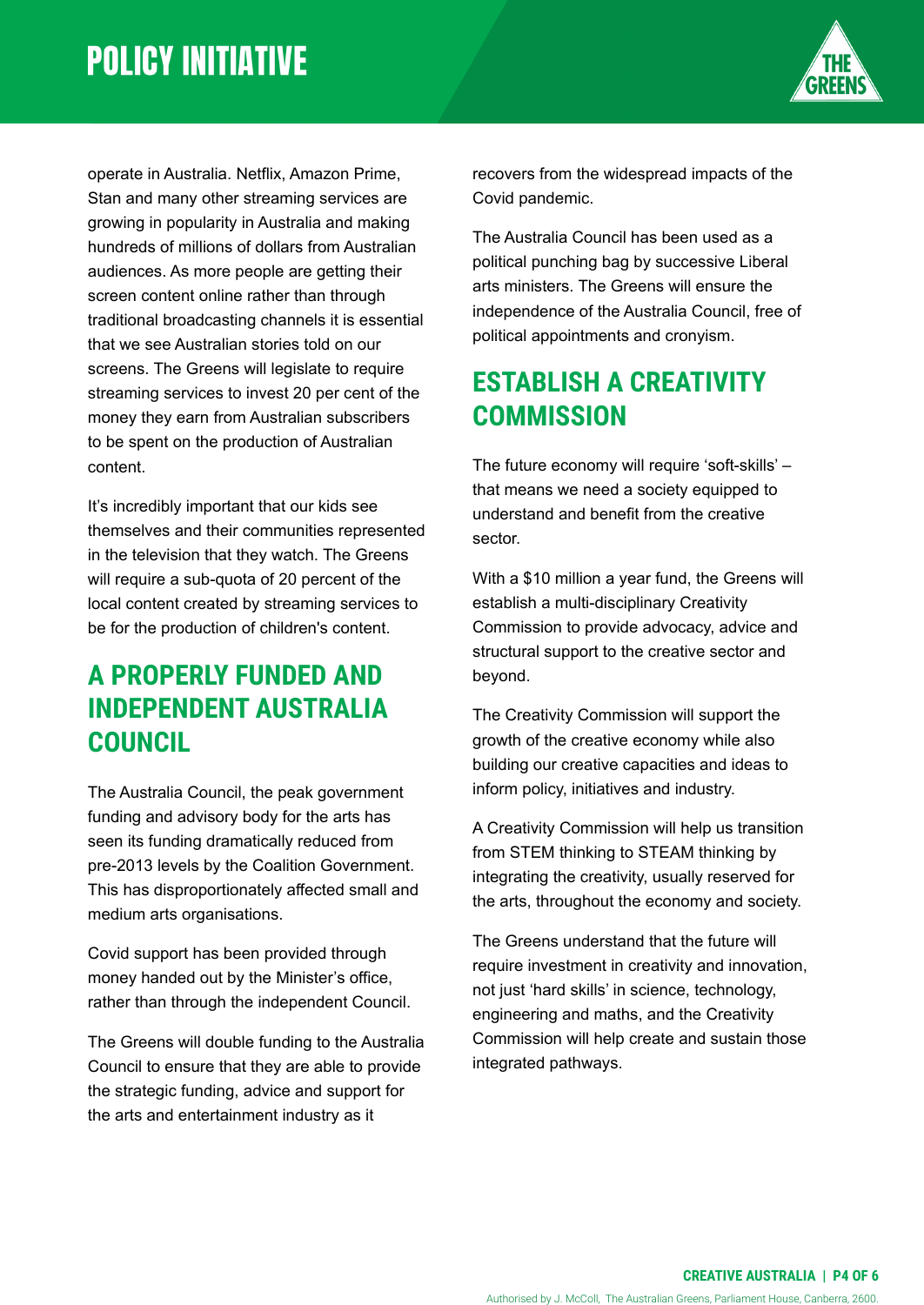

### **PANDEMIC & DISASTER INSURANCE FOR LIVE EVENTS**

Until all Covid related restrictions are lifted, it will be difficult for the live performance industry to properly recover.

It is impossible for live events to get pandemic insurance to cover cancellations or reductions in venue capacity at short notice. Over the past year we have seen the cancellation of hundreds of events from festivals to concerts and exhibitions.

As the climate crisis gets worse the Australian live events sector will continue to feel the brunt of extreme weather events like bushfire, heatwaves and flooding. Much like the pandemic, these disasters create havoc and job losses unique to the arts sector - this requires a specific insurance response, underwritten by the federal government.

There is a market failure in the insurance industry and it's up to the Government to step in and underwrite insurance for live events.

The Greens will set up a temporary business interruption fund for live events, similar to the model that has been operating successfully in the screen industry for more than a year now. Under this fund, live events that are cancelled due to Covid will be eligible to have their costs covered by the fund. This will bring certainty back to the industry and allow the planning of live events without taking on huge financial risk.

## **INVEST IN OUR VIDEO GAME DEVELOPMENT INDUSTRY**

Video games are significant culturally, artistically and economically. They help shape young minds, tell stories, and form part of our artistic landscape, bridging and feeding into other artistic communities and mediums. We must have Australian voices and stories conveyed through video games and invest in Australian artists for our industry to grow and thrive.

The video games industry is the fastest-growing entertainment industry in the world, worth \$138 billion a year worldwide. In Australia alone, this industry generates over \$3 billion in retail revenue and Australian game development studios earn almost \$120 million per year. In 2013, a \$20 million Australian Interactive Games Fund was introduced, which Tony Abbott subsequently cut in the 2014 Budget.

The Greens will commit \$100 million to a new Games Investment & Enterprise Fund, to invest in game development projects and to help successful games companies grow their businesses. This fund will include initiatives for diversity and inclusion.

#### **MUSICIAN'S MINIMUM PERFORMANCE FEE**

COVID and the subsequent rolling lockdowns decimated the live music industry. Not only did many musicians lose work, they were also largely ineligible for the JobKeeper payment. The little federal government support provided under the RISE scheme is now being phased out and there is no additional funding or support provided in the recent federal budget.

To provide stability for musicians, the Greens will legislate a minimum performance fee for